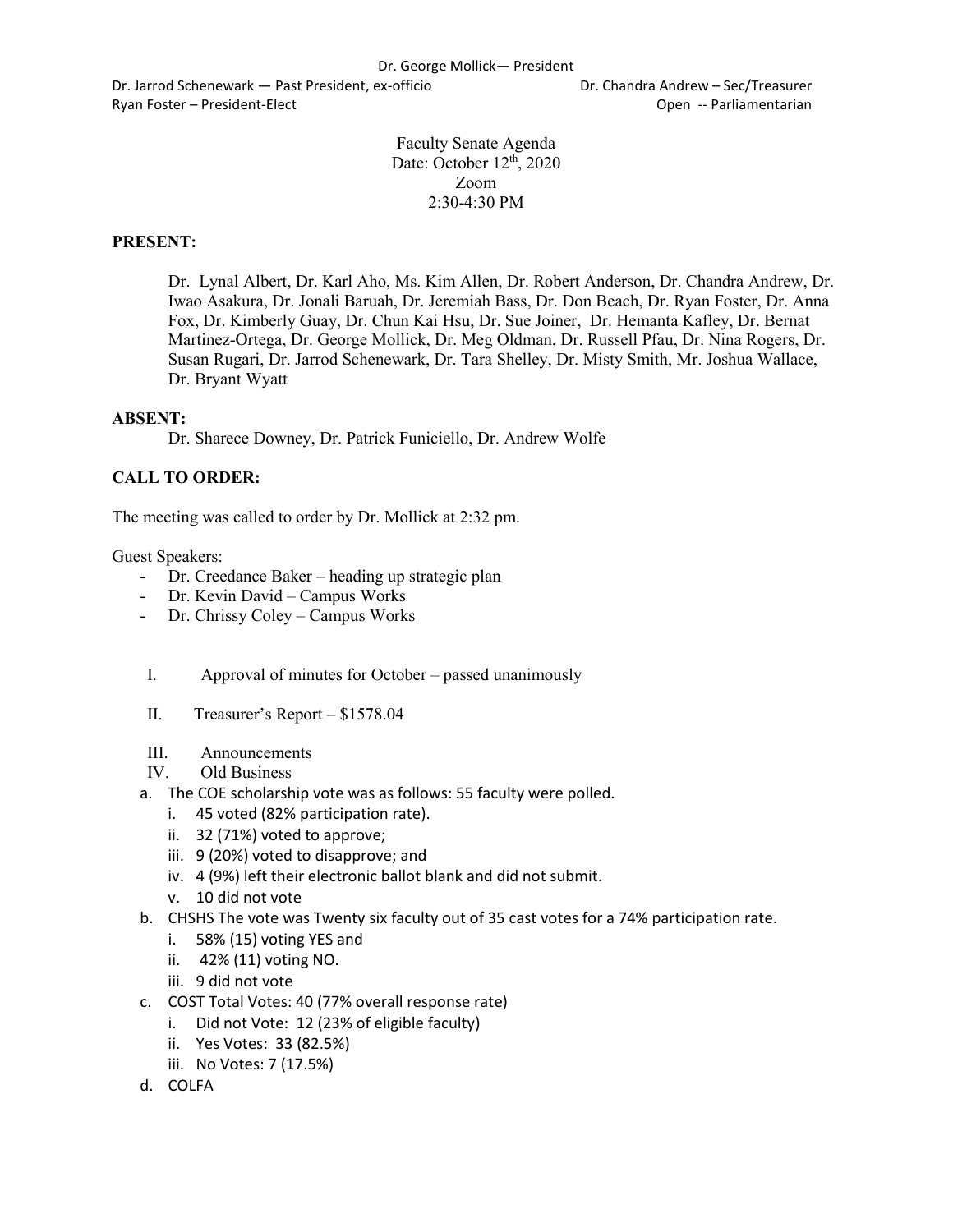Dr. Jarrod Schenewark — Past President, ex-officio Dr. Chandra Andrew – Sec/Treasurer

Ryan Foster – President-Elect **Contract Contract Contract Contract Contract Contract Contract Contract Contract Contract Contract Contract Contract Contract Contract Contract Contract Contract Contract Contract Contract Co** 

- i. Opposition we so high the dean pulled the vote and focused on departmental committees I have attached the email
- e. COAES
	- i. No data
- f. COB
	- i. Passed easily, working on getting us numbers
- V. New Business
	- i. Strategic Plan Exercise Campus Works Kevin David
- VI. University Committees with Faculty Senate representation, Reports/Committee assignments
	- A. **Academic Advising Council** (Becker)
	- B. **Academic Council** (Schenewark)
	- C. **Academic Council Collaboration and Communication Team** (Schenewark)
	- D. **Academic Standards Committee** (Atchley)
	- E. **Applied Learning Experiences Council** (Becker)
	- F. **Athletic Council** (Gibson-Dias)
	- G. **Clery & Drug Free Schools Act Compliance Council** (Downey)
	- H. **Campus Ethics, Compliance, and Enterprise Risk Management**  (Becker)
	- I. **Commencement and Convocation Committee** (Schenewark and Beach)
	- J. **Developmental Education Advisory Council** (vacant)
	- K. **Digital Media Advisory Committee –** (Mollick)
	- L. **Distance Learning Advisory Council** (Gibson-Dias is rep for her college)
	- M. **Educator Preparation Council –** (Branscombe)
	- N. **Emergency Management Council** (Emmert)
	- O. **Employee Benefits Committee**  (Rugari)
	- P. **Environmental Advisory Committee**  (Albert)
	- Q. **Faculty Development Committee** (Guay)
	- R. **Faculty Handbook Committee** (Schenewark)
	- S. **General Education and Academic Assessment Committee** (Andrew)
	- T. **Graduate Council**  (Kafley)
	- U. **Interdisciplinary Degree Programs Committee**  (Mollick)
	- V. **International Education Advisory Council** –(Asakura)
	- W. **Library Committee** (Smith)
	- X. **Speaker Symposium Committee – (**Schenewark)
	- Y. **Space Advisory Committee –** (Lancaster)
	- Z. **Strategic Enrollment Management Executive Council** (Schenewark)
	- AA. **Student Research & Creative Activity Advisory Committee –** (Lancaster)
	- BB.**Title IX Compliance Committee –** (Rugari)
	- CC.**Trademark and Licensing Committee**  (Aho)
	- DD. **University Calendar Committee** (Aho)
	- EE. **University Curriculum Committee** (Mulhern)
	- FF. **University Discipline Appeals Committee**  (Becker)
	- GG. **University Pass the Hat Committee –** (Gibbs)
	- HH. **University Planning Council (Schenewark)**
	- II. **University Research & Scholarship Events Committee** (Kafley)
	- JJ. **University Project Management Committee** (Emmert)
	- KK. **University Budget Council** (Schenewark)
	- LL. **University Scholarship Committee –** (Bass)
	- MM. **University Survey Review Committee –** (Ashton)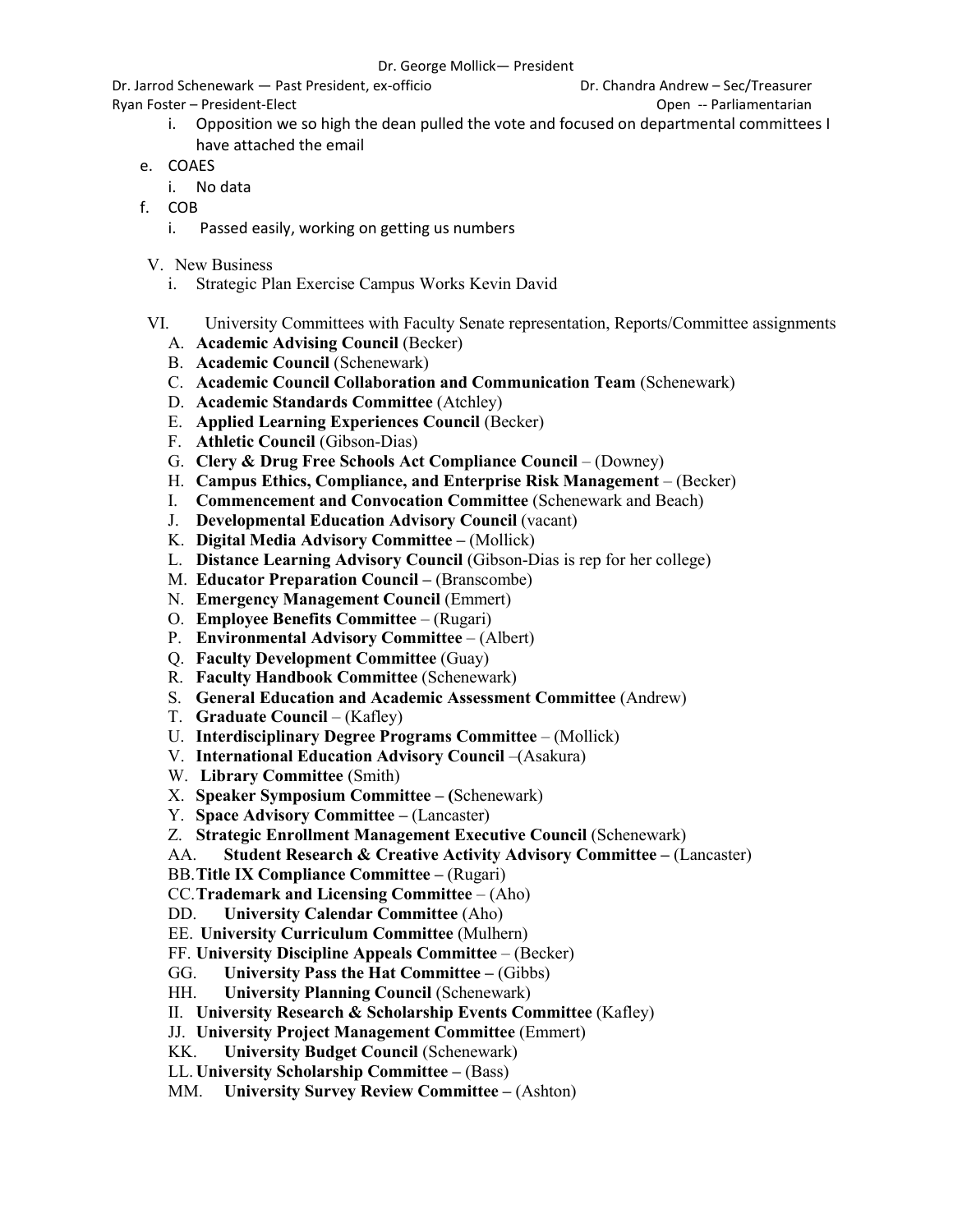Dr. Jarrod Schenewark — Past President, ex-officio Dr. Chandra Andrew – Sec/Treasurer Ryan Foster – President-Elect Controller Controller Controller Controller Controller Controller Controller Controller Controller Controller Controller Controller Controller Controller Controller Controller Controller Contr

NN. **University Effectiveness and Evaluation Committee –** (vacant)

OO. **University Equity Committee –** (Albert)

PP. **Revive Wellness Advisory Committee –** (Gibson-Dias)

VII. Other

VIII. Adjourn

Meeting with Campus Works

Kevin David from Campus Works – Lead Consultant for next strategic plan

On with Chrissy Coley

Dr. Creedance Baker, lead on Strategic Plan

- Discuss plan and timeline
- Put in select groups

## Creedance Baker

- About 8 weeks into process, in input-gathering phase
- Spring semester will be when we dive into strategy formation phase
- Nov. 19 Future Summit 4 high level topics (not all, just a starting point)
- Has been a deliberate process
- Looking to shape next 10 years collectively

Kevin David – Faculty Senate Focus Group

- Shout out Bryant Wyatt Vice Chair on Committee
- Discussed his background in higher ed to consulting
- Tries to bring faculty mindset with him students first
- Trying to get everyone's input
- Nothing is final as of now; haven't started drafting
- Analyzing initial responses of a survey; will then share with strategic council
- Did a SWOT Survey
	- $\circ$  Question about response rate: had 174 responses (not sure of split faculty/staff) 70 were from faculty
- Looking at institutional data
- Doing focus groups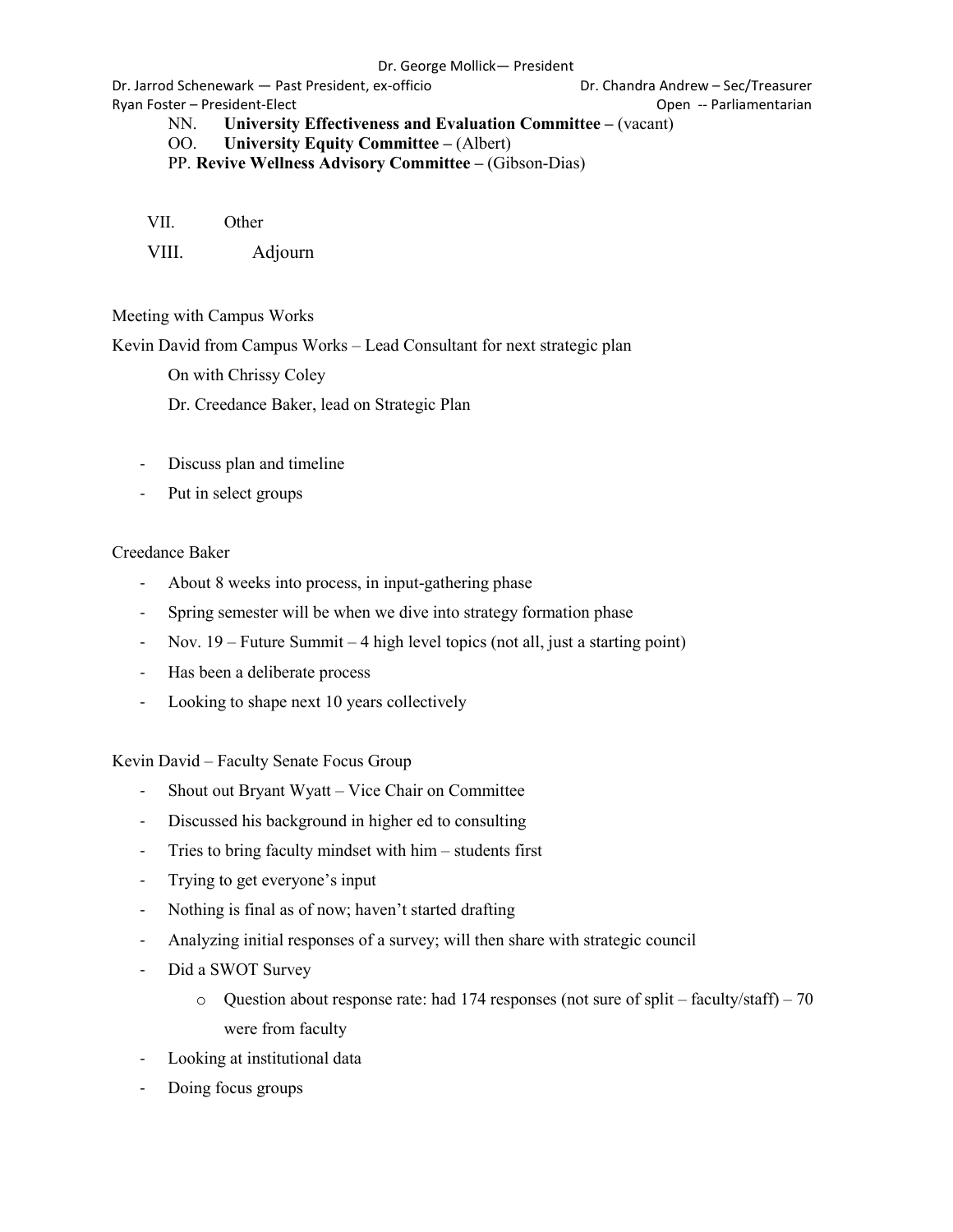Dr. Jarrod Schenewark — Past President, ex-officio Dr. Chandra Andrew – Sec/Treasurer Ryan Foster – President-Elect Controller Controller Controller Controller Controller Controller Controller Controller Controller Controller Controller Controller Controller Controller Controller Controller Controller Contr

- Continued meetings with strategic steering committee
- Future Summit  $-3.5$  hour conference
	- o Will have breakout groups
	- o Will develop impact statements
- Want everyone to have a voice in the process
- Values survey should go out next week
- Will develop action plans
- Want to finalize by March 2021
	- o Hurley wants wrapped up by SACSCOC visit
	- o Will share slides after
- Multiple visits with students: Question about themes emerging
	- o Parking
	- o Facilities
	- o Classrooms
	- o Updating seating and equipment
	- o Use of technology
	- o Positive experiences with faculty
	- o Appreciate hands-on learning opportunities, internships, service learning
- Was location of student campus asked: yes, had separate focus groups depending upon location
	- o Appreciate cohort model in online programs
	- o Concern about faculty comfort with technology
	- o Appreciate convenience, would appreciate more evening services (dining, etc)
- Zoom option available for all groups
- Put us into groups to answer the following questions:
	- 1. Identify someone to take notes and someone to report out (3-5 minutes)
	- 2. Question 1: Considering how Tarleton serves students, its employees, and the local community, identify the University's top 3 strengths and top 3 areas for improvement (20 minutes)
	- 3. Question 2: Given your group's response to question 1, what are the 3 most important priorities that Tarleton should work on as part of its new Strategic Plan? (20 minutes)
	- 4. Email notes to [ccoley@campusworksinc.com](mailto:ccoley@campusworksinc.com)
- Campus Works will combine all into a document